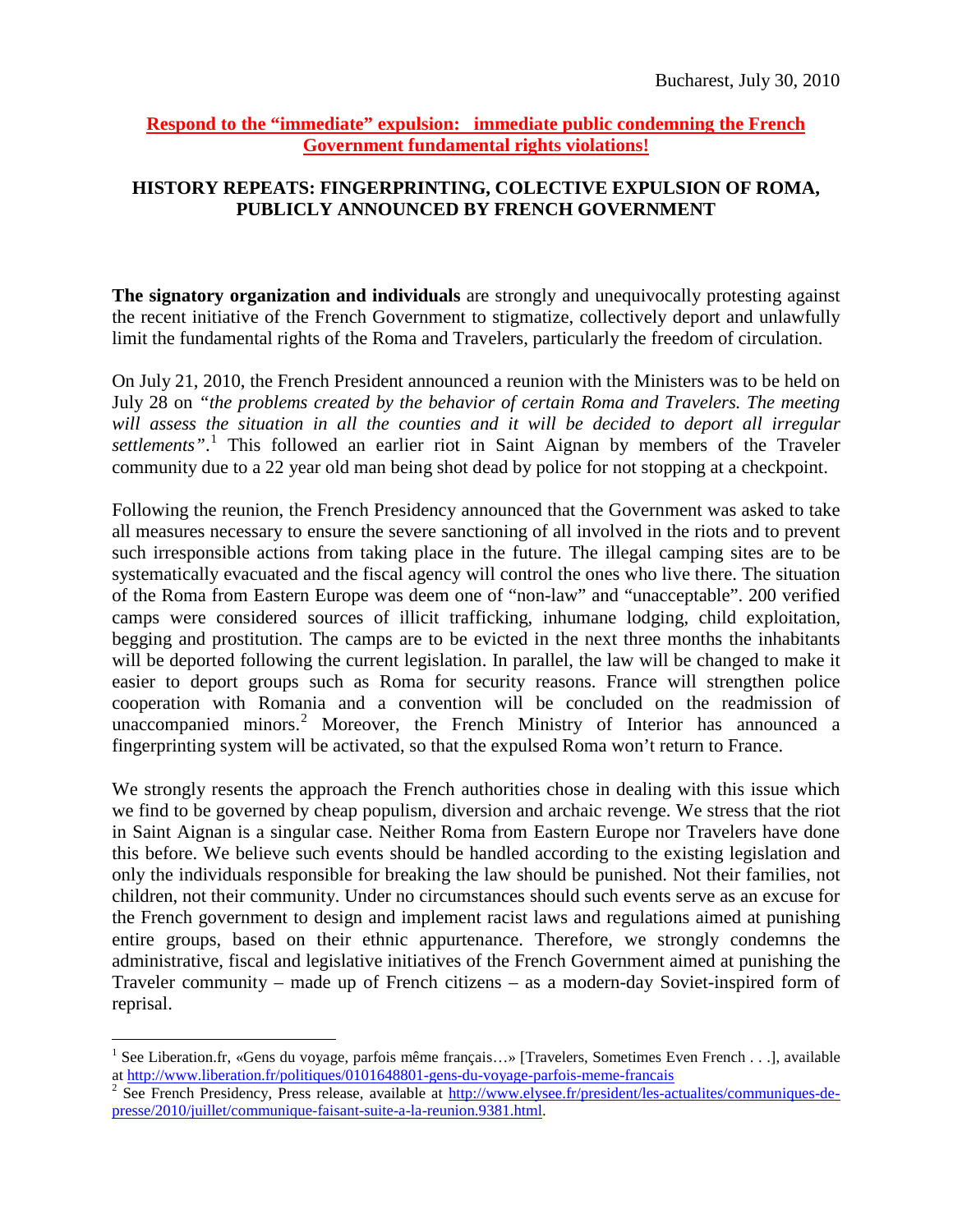This assertion is further supported by the fact that the so-called reunion resembled a "charademeeting". The French Presidency did announce in advance the measures which were to be decided in the reunion. Thus, it was made clear, one week before the reunion started, that the main conclusion would be that the camping sited would be evacuated. The decision to evacuate the camps was not the result of careful and objective analysis of the concrete situation. The fact that the Government convened a "charade-meeting" which concluded what was already decided in advance is particularly telling of their true animation of the French authorities: revenge, diversion and cheap populism.

The French authorities followed the bad example of Italy in dealing with the Roma from Eastern Europe, condemning them as a whole as being criminals, beggars, etc. We stress the fact that such an approach is racist, stigmatizing and demeaning. It is also unlawful, both under the French Constitution as well as under EU and international law. Moreover, we remind the French authorities that the criminal responsibility is strictly individual. It is not be expanded to the ethnic communities;nor to other groups and individuals. To sum up, the existing crime in camping sites should not be used to depict the Roma ethnic group as whole, not to justify reprisal and deportation of all Easter European Roma from France. Communities free of criminality are yet to be identified in Europe and elsewhere. It is embarrassing for the French Government to need to be reminded that criminals must not be punished according to their ethnicity, but rather according to their behavior and that such punishment should be administered individually and not collectively.

We condemn the fact that the deportations that will follow in the next three month are raciallymotivated and are decided collectively, with no respect for the rule of law, which violates the European Convention of Human Rights. Indeed, the announced decision of the French authorities to initiate a campaign to deport Eastern European Roma casts a great shadow on the legality of the process, particularly in terms of ensuring accurate, objective and individual assessment of each case and no racist bias.

We are equally concerned by the proclaimed intentions to adopt legislation aimed to make deportation of Roma easier. All changes should be in accordance with the legal guarantees set forth by the French legislation as well as by EU and international law. The right to free circulation of EU member states citizens cannot be limited in a manner which is inconsistent with the EU Directive on freedom of movement. We particularly stress that the legal standards set forth by the Directive and further developed by the European Court of Justice follow the principle of proportionality and personal responsibility.

The policy of "immediate" expulsion of Roma accused of disturbing public order adopted by the French Government is in clear violation of the EU legislation. The EU Directive on freedom of movement prohibits such an approach. The directive states that the personal conduct of the individual concerned must represent a genuine, present and sufficiently serious threat affecting one of the fundamental interests of society. Further, discrimination in the exercise of the right to free circulation is prohibited. The "immediate" expulsion policy undermines the very spirit of the EU directive, which is that the situation of any person will be assessed thoroughly, objectively and individually not collectively and superficially. Further, Roma are singled out as the one group to serve as the main target of legal and policy chances which violated French, EU and international law and that is discriminatory in itself.